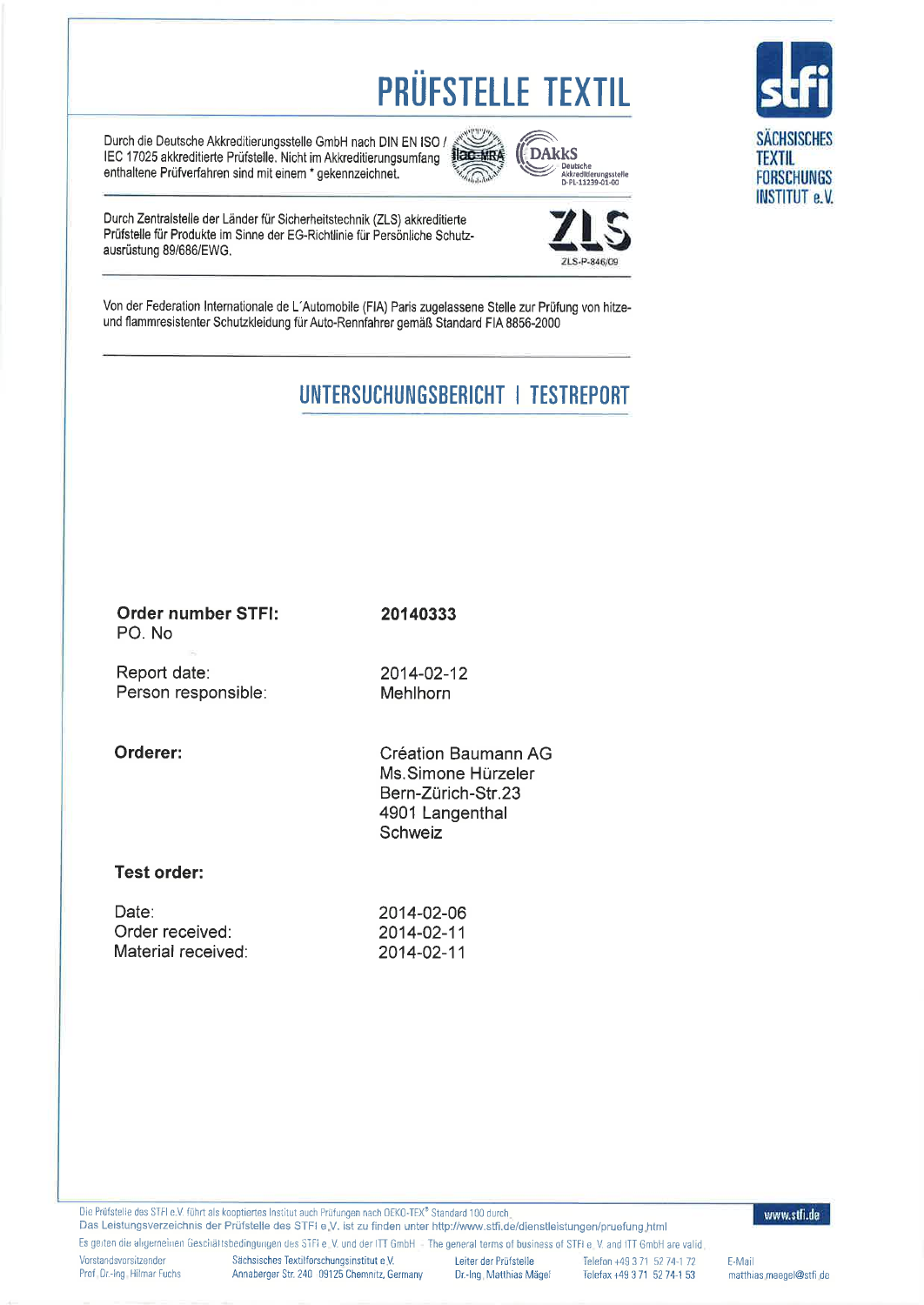

#### Material to analyse:

3 samples fabric

| signed by orderer |           | code for order processing |
|-------------------|-----------|---------------------------|
| Sport             | color:101 | P0333 14                  |
| Sport             | color:110 | P0333 14 2                |
| Sport             | color:131 | P0333 14 3                |

The samples had been extracted by the Orderer, concerning this no information is existing in the test department.

#### Analysis content:

- (1) Remission and transmission in the visible light range in accordance with DIN EN 410: 2011
- (2) Remission and transmission in the global radiation range in accordance with DIN EN 410:2011.
- (3) Calculation of total energy permeability degree  $g_t$  of window system, following DIN EN 13363-1 2007 and approximated calculation of reduce factor Fc following DIN EN 14501 2006

Conditions for optical tests:

| test parameter            | symbol            | range of radiation             |
|---------------------------|-------------------|--------------------------------|
| light transmission degree | $\tau_{\rm v,B}$  | 380780 nm (standard light D65) |
| light remission degree    | $\rho_{\rm{v.B}}$ | 380780 nm (standard light D65) |
| UV-transmission degree    | $\tau_{\mu\nu}$   | 280380 nm (UV-radiation)       |
| solar transmission degree | $\tau_{e,B}$      | 2802500 nm (global radiation)  |
| solar                     | $\rho_{e,B}$      | 2802500 nm (global radiation)  |
| remission degree          |                   |                                |

Equipment: spectral photometer Lambda 900, PERKIN - ELMER Corp., USA 150 mm sphere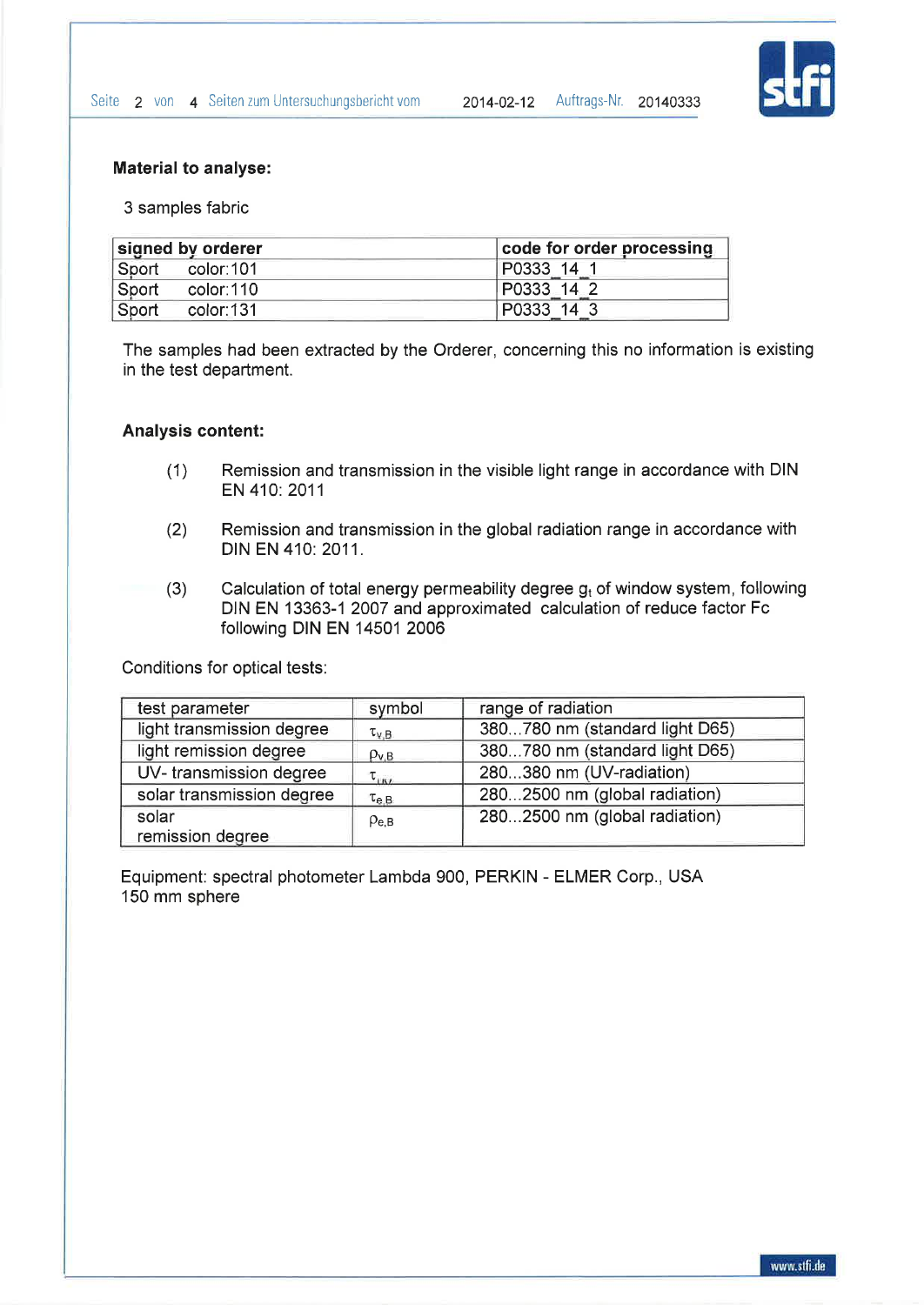

#### Test results:

#### (1) Light range UV-range

| Code     | light<br>transmission<br>degree | light<br>remission<br>degree | light<br>absorption<br>coefficient | UV-<br>transmission<br>degree |
|----------|---------------------------------|------------------------------|------------------------------------|-------------------------------|
| P0333 14 | $\tau_{\rm v,B}$                | $\rho_{\rm v,B}$             | $\alpha_{v,B}$                     | $\tau_{UV}$                   |
|          | 0,2271                          | 0.7504                       | 0.0225                             | 0,1522                        |
|          | 0,0063                          | 0.0426                       | 0,9511                             | 0,0077                        |
| 3        | 0,1144                          | 0.5611                       | 0.3245                             | 0,0664                        |

### (2) Global radiation range

| Code     | solar transmission<br>degree | solar<br>remission<br>degree | solar<br>absorption<br>coefficient |
|----------|------------------------------|------------------------------|------------------------------------|
| P0333 14 | $\tau_{e,B}$                 | $\rho_{\text{e,B}}$          | $\alpha_{e,B}$                     |
|          | 0,2268                       | 0,7242                       | 0,0490                             |
|          | 0,1158                       | 0,3842                       | 0,5000                             |
|          | 0,1830                       | 0,6417                       | 0,1753                             |

#### (3) Total energy permeability degree  $g_t$  and reduce factor Fc

| Code<br>P0333_14 |      |      |
|------------------|------|------|
|                  | 0,34 | 0.49 |
|                  | 0,48 | 0.69 |
|                  | 0,38 | 0,54 |

Fc and  $g_t$  results are valid for the following presumptions in accordance with DIN EN <sup>1</sup>3363-1 :

- . Double glass with thermal protective covering , thermal permeability degree  $U = 1,6$  W/m<sup>2</sup>K and total energy permeability degree  $g = 0,70$
- **EXECUTE:** sun protective material inside, closed.

The results are mean values from three measurements; spectrograms are kept in the test department.